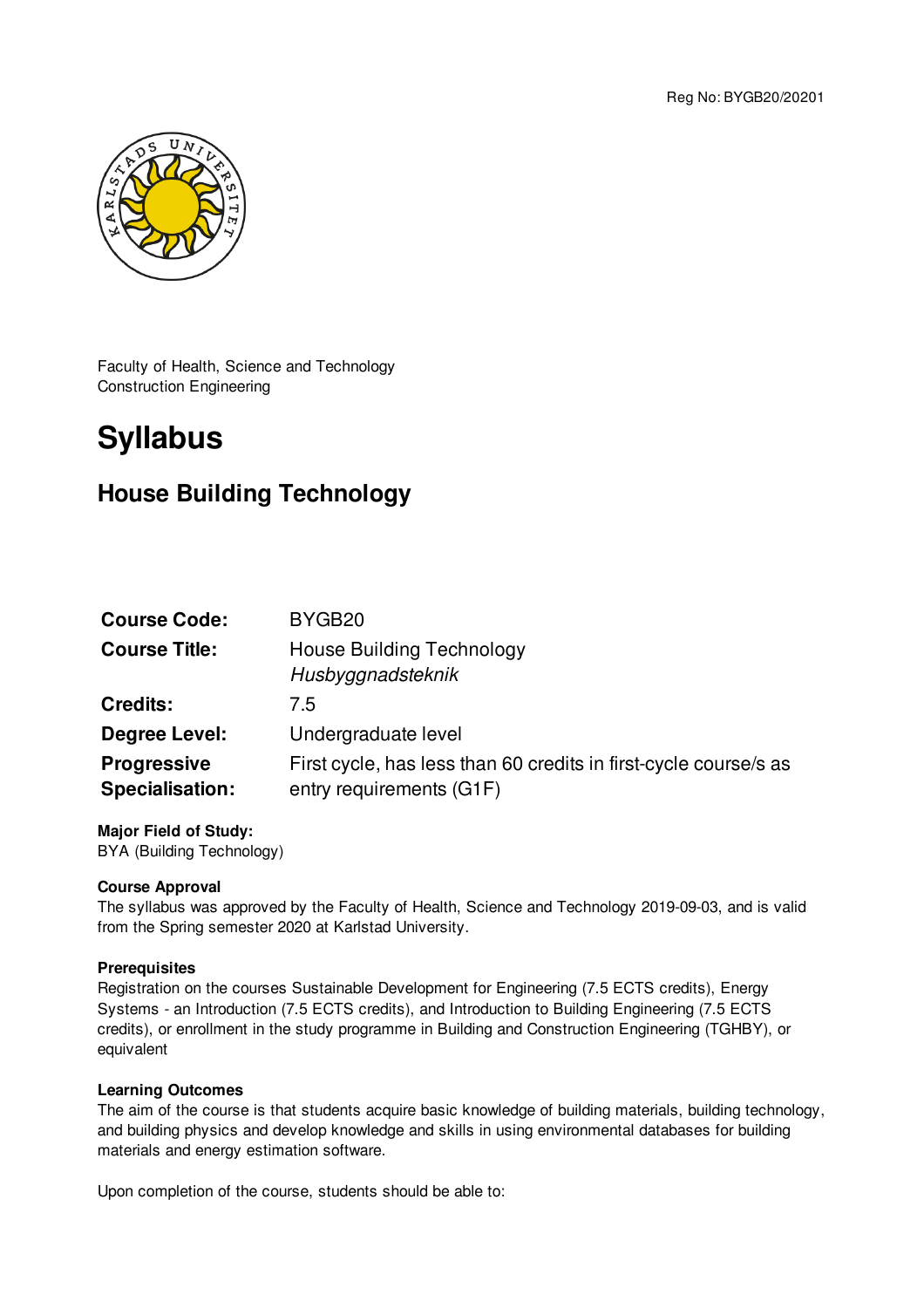- describe the manufacturing, properties, and functions of building materials,

- describe the structure of the environmental data tool SundaHus,
- use the environmental data tool to assess building materials,
- give an overview of fire and acoustic requirements for buildings,
- give an overview of the interior climate of buildings,
- calculate moisture dispersion in building parts and analyse moisture safety,
- calculate the U-value and ventilation loss and draw up an energy balance for single-family houses,

- use computer-based aids to maintain an energy balance for single-family houses based on given input, and be able to interpret and present the results,

- give an account of the calculation principles for computer-aided energy balance estimations,

- interpret structural engineering drawings, and
- compile and give an account of the technical information of a building in a clear and accessible way.

#### **Content**

The course covers:

- building materials
- environmental assessment of building materials
- the structure and function of foundation, structure, structure completion, and climate shell
- the fire resistance and acoustic aspects of buildings
- exterior and interior climate
- heat and moisture transport in buildings
- energy consumption in buildings
- reading building drawings
- laboratory work including concreting and compressive test of concrete, tensile test of steel, and compressive test of wood
- computer exercises in the software SundaHus and VIP energy

Instruction is in the form of lectures, calculation exercises, four mandatory group laboratory exercises, field trips, and computer exercises.

## **Reading List**

See separate document.

#### **Examination**

Assessment is based on a written exam, written laboratory reports, mandatory laboratory attendance, and written and oral presentations of hand-in assignments.

If students have a decision from Karlstad University entitling them to special pedagogical support due to a documented disability, the examiner has the right to give such students an adapted examination or to examine them in a different manner.

#### **Grades**

One of the grades 5 (Pass with Distinction), 4 (Pass with Some Distinction), 3 (Pass), or U (Fail) is awarded in the examination of the course.

#### **Quality Assurance**

Follow-up relating to learning conditions and goal-fulfilment takes place both during and upon completion of the course in order to ensure continuous improvement. Course evaluation is partly based on student views and experiences obtained in accordance with current regulations and partly on other data and documentation. Students will be informed of the result of the evaluation and of any measures to be taken.

## **Course Certificate**

A course certificate will be provided upon request.